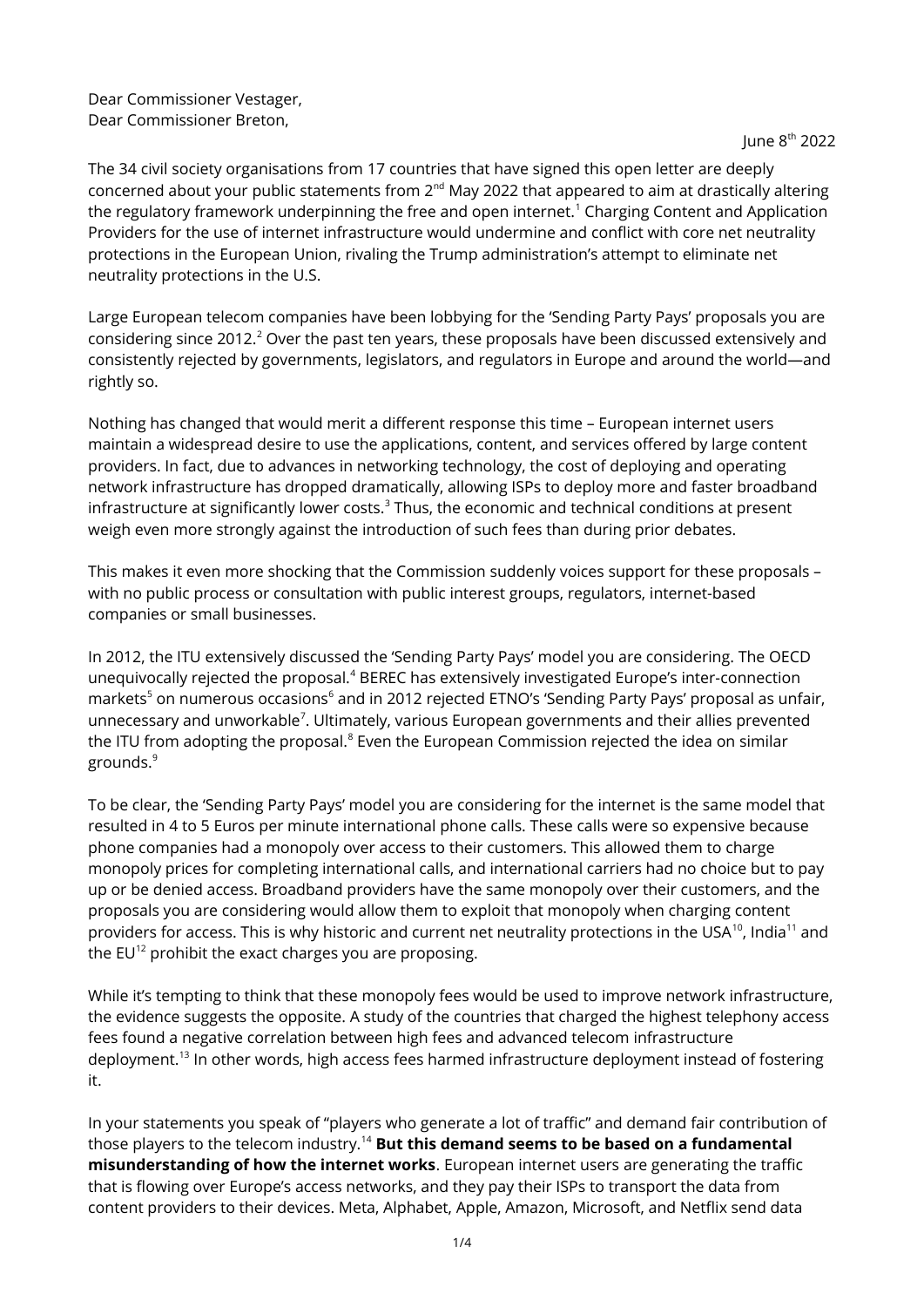packets to European internet subscribers because Europeans use their services and are requesting the websites, videos, and apps these companies offer. The EU's net neutrality law allows Europeans to use the bandwidth they buy from their ISPs however they want – whether for Netflix, YouTube, Facebook, or for a small, local site or service. Thus, European telecom companies are already compensated by their own internet service customers for transporting this data over their access networks; they simply want to be paid twice for the same service.

Content providers, in turn, already pay to transport their content, applications, and services across the internet and to deliver it to last-mile ISPs close to the end user who requested it. Large content providers invest heavily in content delivery networks and the necessary infrastructure to do so. They already pay a substantial share of the overall costs of internet infrastructure.

<span id="page-1-1"></span><span id="page-1-0"></span>Ironically, until the European Court of Justice recently prohibited the practice of Zero-Rating<sup>[15](#page-3-14)</sup>, telecom companies in all but two EEA countries were incentivising traffic from Big Tech companies by not counting that traffic towards their subscribers' data volume, effectively encouraging their customers to use more—and even unlimited—data from the Big Tech companies<sup>[16](#page-3-15)</sup>. Now they are turning around and saying that data will swamp, congest, and ruin their networks. It can't be both.

<span id="page-1-2"></span>Ultimately, it is the success of popular content and application providers that makes European users want to buy more and more data at ever faster speeds, as former Commissioner Neelie Kroes acknowledged<sup>[17](#page-3-16)</sup>. The rapid deployment of very high capacity networks (e.g. fiber optical networks as replacement for legacy copper-based connections) in several Member States shows that subscribers are willing to pay for the infrastructure that allows them to access high-value (and data "consuming") content such as 4K video streaming.<sup>[18](#page-3-17)</sup> We should do what we can to foster this virtuous cycle, which has powered the growth of the internet over the past decades, not break it.

<span id="page-1-4"></span><span id="page-1-3"></span>Were the EU to require termination fees, the harms would ricochet around the global internet and would threaten to splinter it. European telecom companies would demand these fees for access to their networks, and other jurisdictions will likely follow the EU model. Principles of end-to-end and global level playing field would be lost, and the internet would become a 'splinternet' in which the provision of cross-border services requires bureaucratic procedures to negotiate terms for accessibility in each and every network.<sup>[19](#page-3-18)</sup> The growth of European startups would be hindered by the necessity to negotiate deals with hundreds of ISPs in EU member states whose customers the startup might want to reach with their service. We understand that the proposal would, at least initially, only apply to very large content providers among the GAFAM companies. Any exception for SMEs below which a company is not required to pay access fees would become a glass ceiling preventing growth, innovation, and competitiveness of the European internet economy.

<span id="page-1-5"></span>The idea of access fees has been discussed for decades and has always been discarded, and rightfully so, as dangerous and unworkable<sup>[20](#page-3-19)</sup>. The proposal will harm freedom of expression, freedom to access knowledge, freedom to conduct business and innovation in the EU. It will hurt Europe's internet economy and create unprecedented bureaucratic barriers that will slow growth in a recovering economy.

Therefore, we urge you not to sacrifice the free and open internet to the short-sighted and selfinterested demands of the telecom industry.

Sincerely,

epicenter.works – for digital rights (Austria) European Digital Rights (EU) Civil Liberties Union for Europe e.V. (EU) Electronic Frontier Foundation (USA)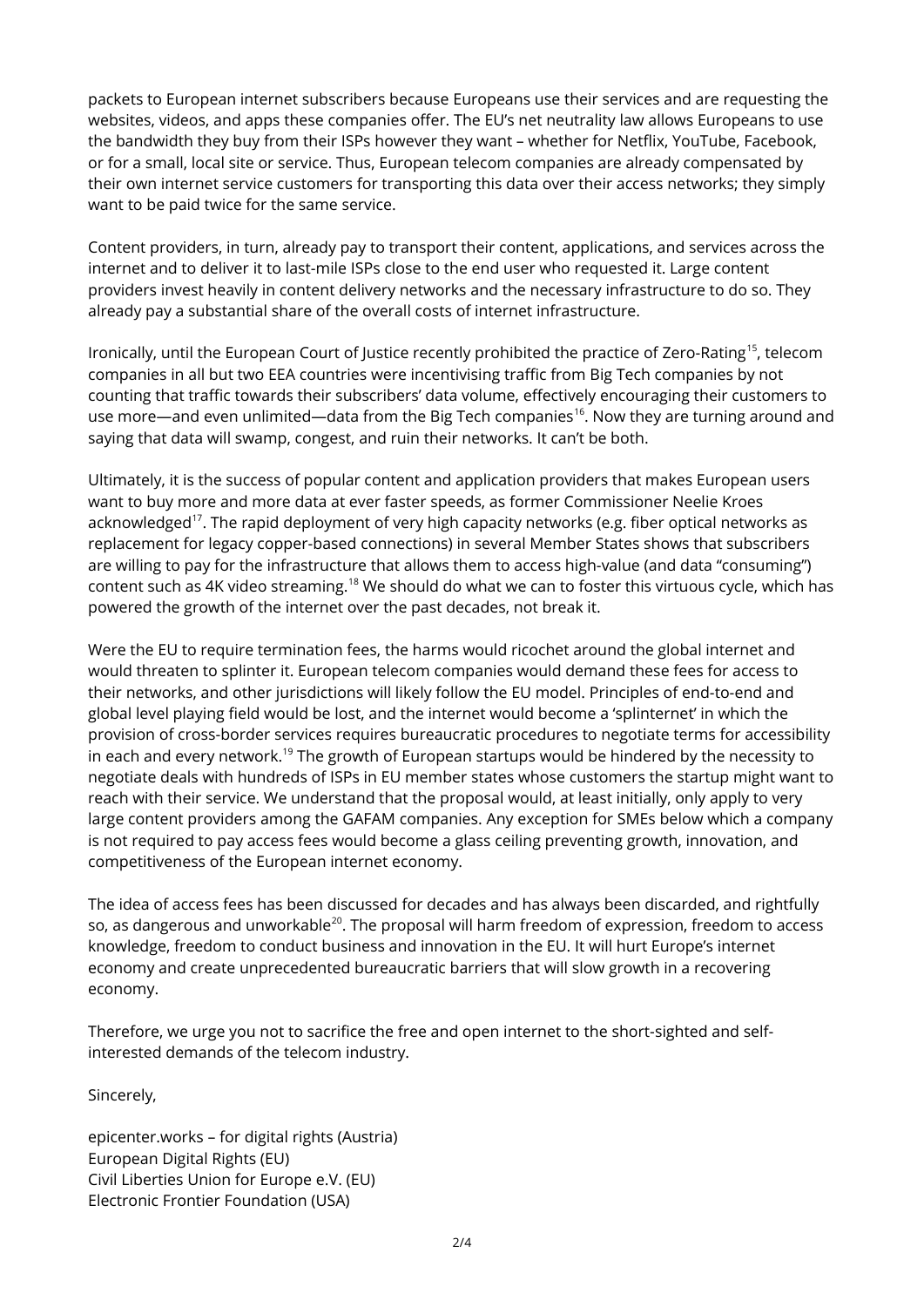ARTICLE 19 (Global) IT-Pol (Denmark) Internet Freedom Foundation (India) Citizen D (Slovenia) R3D: Red en Defensa de los Derechos Digitales (Mexico) ApTI (Romania) Homo Digitalis (Greece) Digitalcourage (Germany) Free Press (USA) D3 Defesa dos Direitos Digitais (Portugal) Fitug e.V. (Germany) Fight for the Future (USA) majal.org (Middle East & North Africa) Openculture.agency (Germany) Aspiration Tech (USA) Digital Republic (Bulgaria) Global Innovation Gathering e.V. (Global) AI for the People (USA) Electronic Frontier Norway (Norway) Open Media (Canada) Open MIC (USA) The Greenlining Institute (USA) Chaos Computer Club (Germany) Open Net Association (South Korea) MediaJustice (USA) Data Labe (Brazil) Freifunk Hamburg (Germany) mutabiT (Colombia) Engine (USA) D64 – Zentrum für Digitalen Fortschritt (Germany)